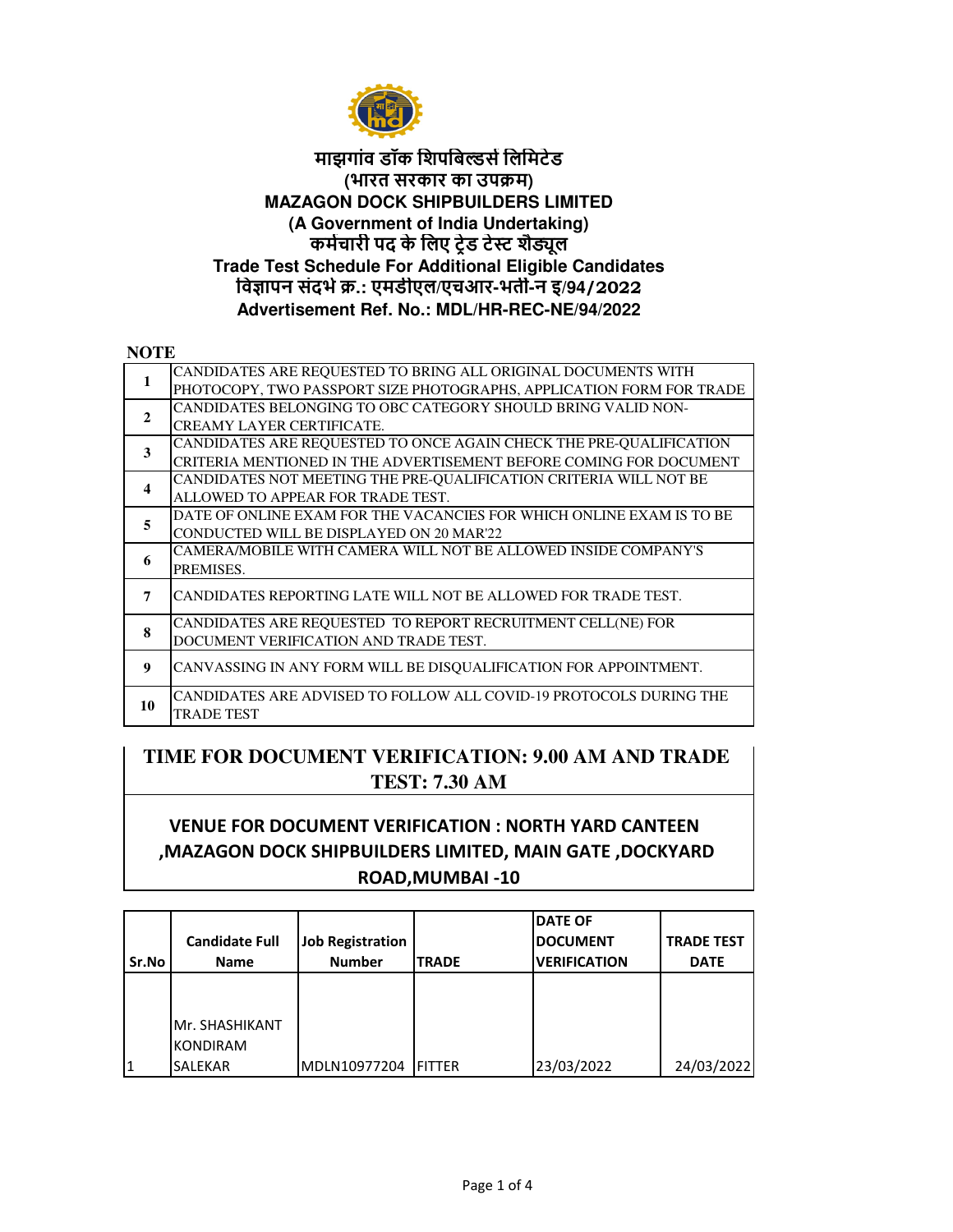|    | Mr. TUKARAM                        |              |                   |            |            |
|----|------------------------------------|--------------|-------------------|------------|------------|
| 2  | <b>SURYAKANT</b><br><b>BHUSALE</b> | MDLN48468288 | <b>FITTER</b>     | 23/03/2022 | 24/03/2022 |
|    |                                    |              |                   |            |            |
|    |                                    |              |                   |            |            |
|    | Mr. SANJAY<br><b>BHIMRAO</b>       |              |                   |            |            |
| 3  | ASAWALE                            | MDLN58228870 | <b>FITTER</b>     | 23/03/2022 | 24/03/2022 |
|    |                                    |              |                   |            |            |
|    |                                    |              |                   |            |            |
|    | Mr. RANA KUMAR                     |              |                   |            |            |
| 4  | <b>ROUTH</b>                       | MDLN65791643 | <b>FITTER</b>     | 23/03/2022 | 24/03/2022 |
|    |                                    |              |                   |            |            |
|    |                                    |              |                   |            |            |
|    | Mr. VIJAY                          |              |                   |            |            |
| 5  | SITARAM PATIL                      | MDLN52577878 | <b>FITTER</b>     | 23/03/2022 | 24/03/2022 |
|    |                                    |              |                   |            |            |
|    |                                    |              |                   |            |            |
|    | Mr. PRASHANT<br>CHANDRAKANT        |              |                   |            |            |
| 6  | <b>MARATHE</b>                     | MDLN19729253 | <b>FITTER</b>     | 23/03/2022 | 24/03/2022 |
|    |                                    |              |                   |            |            |
|    | Mr. SANDEEP                        |              |                   |            |            |
|    | PRABHAKAR                          |              | <b>STRUCTURAL</b> |            |            |
| 7  | SURWADE                            | MDLN67108501 | <b>FABRICATOR</b> | 15/03/2022 | 16/03/2022 |
|    |                                    |              |                   |            |            |
|    |                                    |              |                   |            |            |
|    | Mr. MAYUR                          |              | <b>STRUCTURAL</b> |            |            |
| 8  | JAGANNATH PATIL MDLN45572319       |              | <b>FABRICATOR</b> | 15/03/2022 | 16/03/2022 |
|    |                                    |              |                   |            |            |
|    |                                    |              |                   |            |            |
|    | Mr. JAYESH                         |              | <b>STRUCTURAL</b> |            |            |
| 9  | <b>MAHADEV KHOT</b>                | MDLN67909895 | <b>FABRICATOR</b> | 15/03/2022 | 16/03/2022 |
|    |                                    |              |                   |            |            |
|    |                                    |              |                   |            |            |
|    | Mr. RUPESH                         |              | <b>STRUCTURAL</b> |            |            |
| 10 | <b>GANESH TAMORE</b>               | MDLN62366121 | <b>FABRICATOR</b> | 15/03/2022 | 16/03/2022 |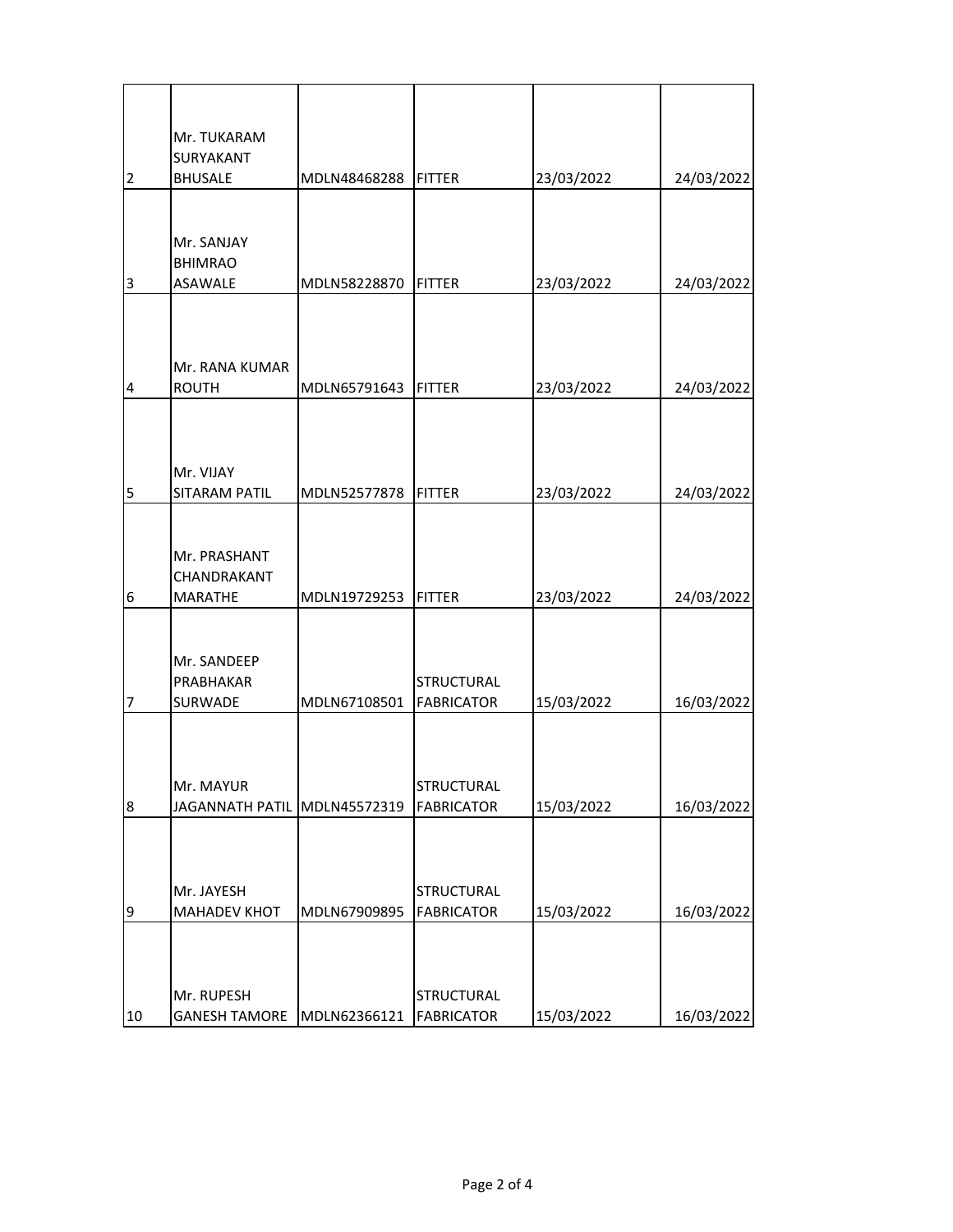| 11 | Mr. PRABHAKAR<br><b>VILAS MANE</b> | MDLN94162138 GAS CUTTER |                           | Will be displayed on 20 Mar'22 |            |
|----|------------------------------------|-------------------------|---------------------------|--------------------------------|------------|
|    |                                    |                         |                           |                                |            |
|    | Mr. ASHWAN                         |                         |                           |                                |            |
|    | <b>NJANDANMADATH</b>               |                         |                           |                                |            |
| 12 | NARIKUTTY                          | MDLN35729488            | <b>GAS CUTTER</b>         | Will be displayed on 20 Mar'22 |            |
|    |                                    |                         |                           |                                |            |
|    | Ms. ASMITA                         |                         | JR QC<br><b>INSPECTOR</b> |                                |            |
| 13 | <b>BHARAT</b><br><b>DOIPHODE</b>   | MDLN74805237            | MECHANICAL                | 07/03/2022                     | 07/03/2022 |
|    |                                    |                         |                           |                                |            |
|    |                                    |                         |                           |                                |            |
|    | Mr. YOGESH                         |                         | JR QC<br><b>INSPECTOR</b> |                                |            |
| 14 | SHRAVAN DATAR                      | MDLN11744833            | MECHANICAL                | 07/03/2022                     | 07/03/2022 |
|    |                                    |                         |                           |                                |            |
|    |                                    |                         | JR QC                     |                                |            |
|    | Mr. ROHIT                          |                         | <b>INSPECTOR</b>          |                                |            |
| 15 | YOGIRAJ LONDHE                     | MDLN81941774            | MECHANICAL                | 07/03/2022                     | 07/03/2022 |
|    |                                    |                         |                           |                                |            |
|    | Mr. DATTATRAY                      |                         |                           |                                |            |
|    | SHRIRANG                           |                         |                           |                                |            |
| 16 | <b>DEVKAR</b>                      | MDLN35914884            | <b>STOREKEEPER</b>        | 07/03/2022                     | 07/03/2022 |
|    |                                    |                         |                           |                                |            |
|    |                                    |                         |                           |                                |            |
| 17 | Mr. DFVFNDRA<br><b>DIPAK PARAB</b> | MDLN81902222            | COMPOSITE<br>WELDER       | 22/03/2022                     | 23/03/2022 |
|    |                                    |                         |                           |                                |            |
|    |                                    |                         |                           |                                |            |
|    | Mr. VIVEK<br>MAHENDRA              |                         | A C<br>REFRIGERANT        |                                |            |
| 18 | SARODE                             | MDLN23512683            | MECHANIC                  | 09/03/2022                     | 10/03/2022 |
|    |                                    |                         |                           |                                |            |
|    |                                    |                         | JR QC                     |                                |            |
|    | Mr. DHANAJI                        |                         | <b>INSPECTOR</b>          |                                |            |
| 19 | <b>BHIKAJI DANGE</b>               | MDLN66750202            | ELECTRICAL                | 07/03/2022                     | 08/03/2022 |